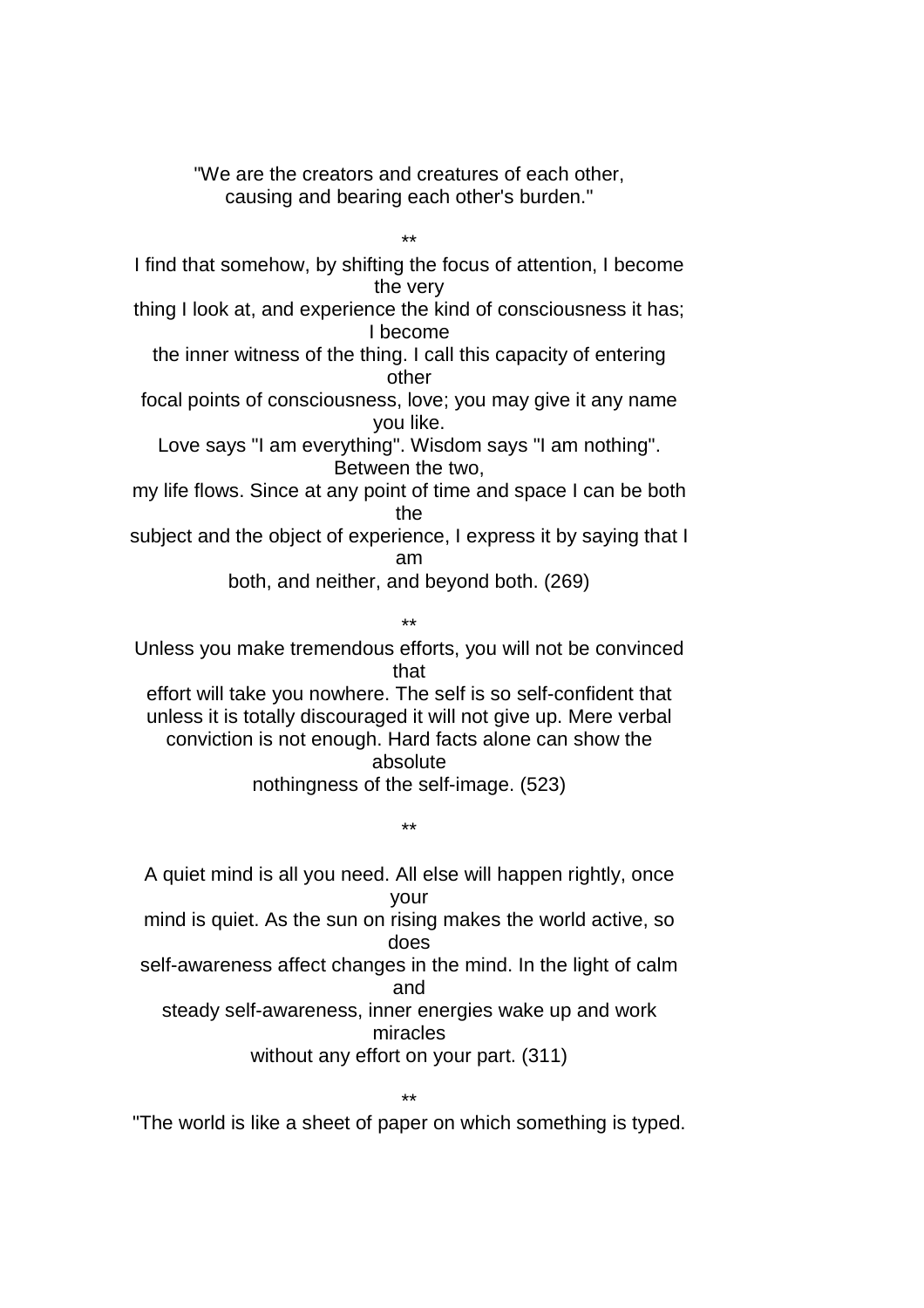The

reading and the meaning will vary with the reader, but the paper is the common factor, always present, rarely perceived. When the ribbon

is removed, typing leaves no trace on the paper. So is my mind the

impressions keep on coming, but no trace is left."(225)

\*\*

When you demand nothing of the world, nor of God, when you want nothing,

seek nothing, expect nothing, then the Supreme State will come to you

uninvited and unexpected. (195)

\*\* "All that a guru can tell you is: 'My dear Sir, you are quite mistaken aboutyourself. You are not the person you take yourself to be.'" (443)

\*\* "There is no such thing as a person. There are only restrictions and limitations. The sum total of these defines the person. (...) The person merely appears to be, like the space within the pot appears to have the shape and volume and smell of the pot."

\*\* By all means attend to your duties. Action, in which you are not emotionally involved and which is beneficial and does not cause suffering will not bind you. You may be engaged in several directions and work with enormous zest, yet remain inwardly free and quiet, with a mirror like mind, which reflects all, without being affected. (50)

> \*\* "To expound and propogate concepts is simple, to drop all concepts is difficult and rare"

> > \*\*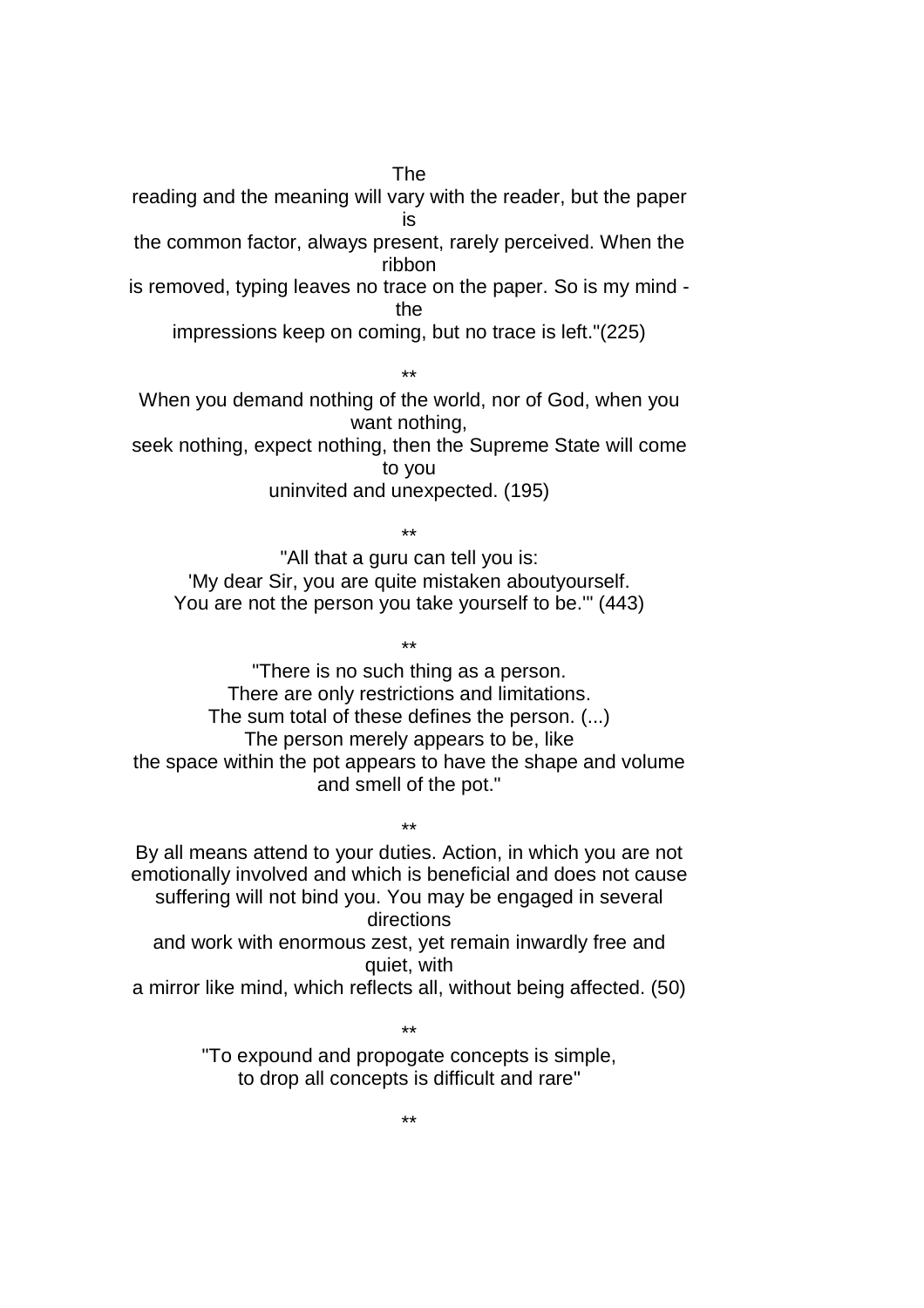"There is nothing to practise. To know yourself, be yourself. To be

yourself, stop imagining yourself to be this or that. Just be. Let your true nature emerge. Don't disturb your mind with seeking"

I am That PG 259 (Chetana version)

\*\* The consciousness in you and the consciousness in me, apparently two, really one, seek unity and that is love. (70)

\*\*

In people with devotion, even with limited intellect, the intellect is not making mischief, as it is here.

This is the place where the intellect gets annihilated.

Consciousness and the Absolute, chapter 32

\*\* There was a house, and in the house there was a person; now the

person is gone and the house is demolished. The sum total is, whatever experiences you have, whether for a day or for years, it is

all illusion. The experiences begin with knowingness. What is the most ingrained habit you have? It is to say "I Am'. This

is the root habit. Words and experiences are unworthy of you. This

habit of experiencing will not go until you realize that all this domain of the five elements, are unreal, This "I Amness" is itself unreal.

Consciousness and the Absolute, pg. 48

M: Start with the body. From the body you get the knowledge of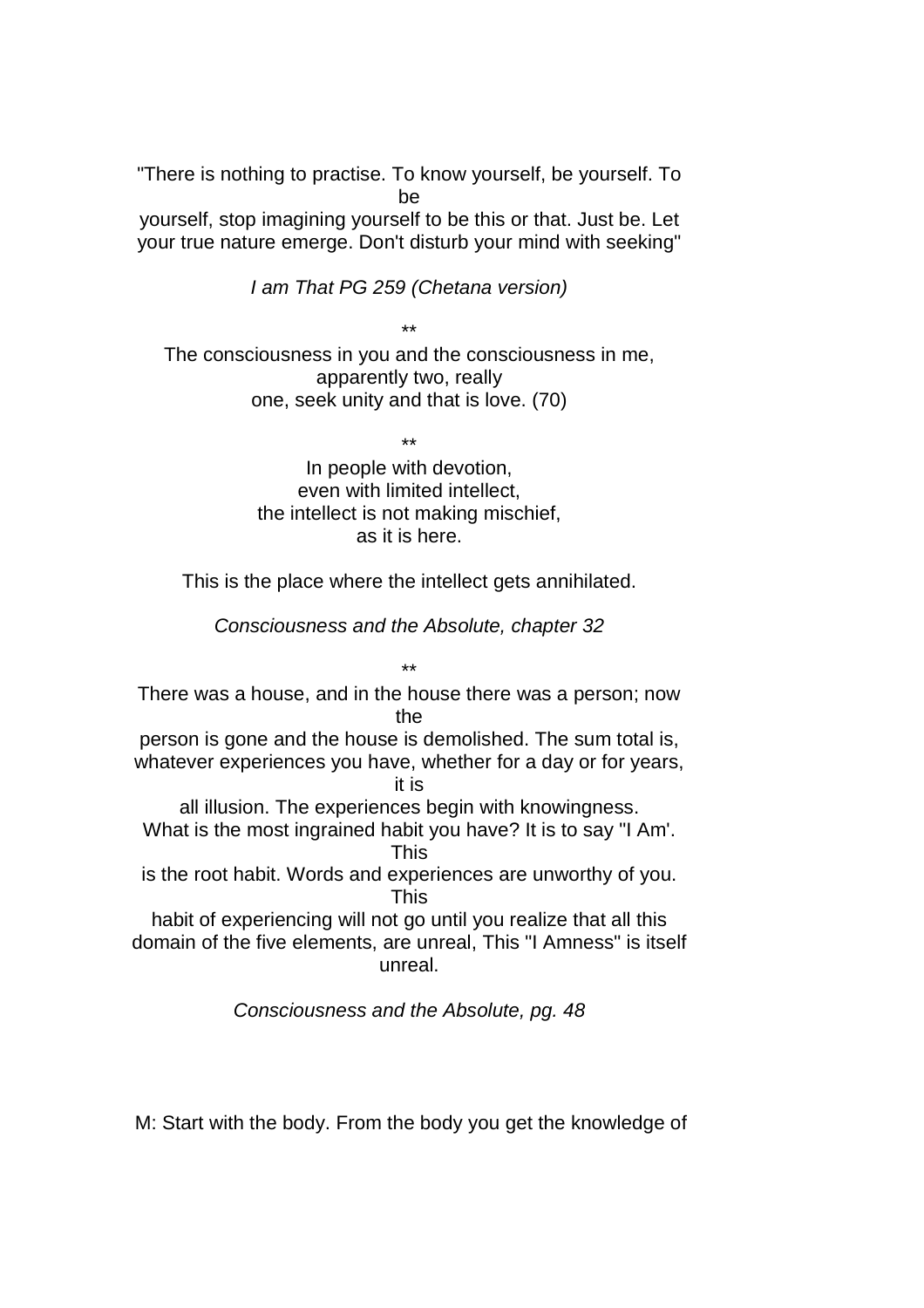am'. In this process you become more and more subtle. When you are in

a position to witness the knowledge `I am', you have reach the highest. In this way you must try to understand, and the seeds of knowledge will sprout in you.

When you come to the end of material world-knowledge, at that stage

you transcend the observer and the observed. That means that you are

in a true state of being-ness. Thereafter, you enter the state of transcending being-ness, where the identities of the observer and

observed disappear.

Suppose somebody abuses you and you find out who it is. Is it the

body? It is not the body. Then what could it be? Finally you come to

the conclusion that it is spontaneously happening out of whatever

that body is. You will not attribute it to any individual. When your individuality is dissolved, you will not see individuals anywhere, it is just a functioning in consciousness. If it clicks in you, it is very easy to understand. If it does not, it is most difficult. It is very profound and very simple, if understood right. What I am saying

is not the general run of common spiritual knowledge.

When you reach a state when body is transcended, mind is transcended

and consciousness is also transcended; from then on all is merely

happening out of consciousness, which is the outcome of the body, and

there is no authority or doer-ship. When a sound is emanating out of

a body, it is not that somebody is talking, it is just words emanating, just happening, not doing.

> If you understand the basis thoroughly, it will lead you very far, deep into spirituality.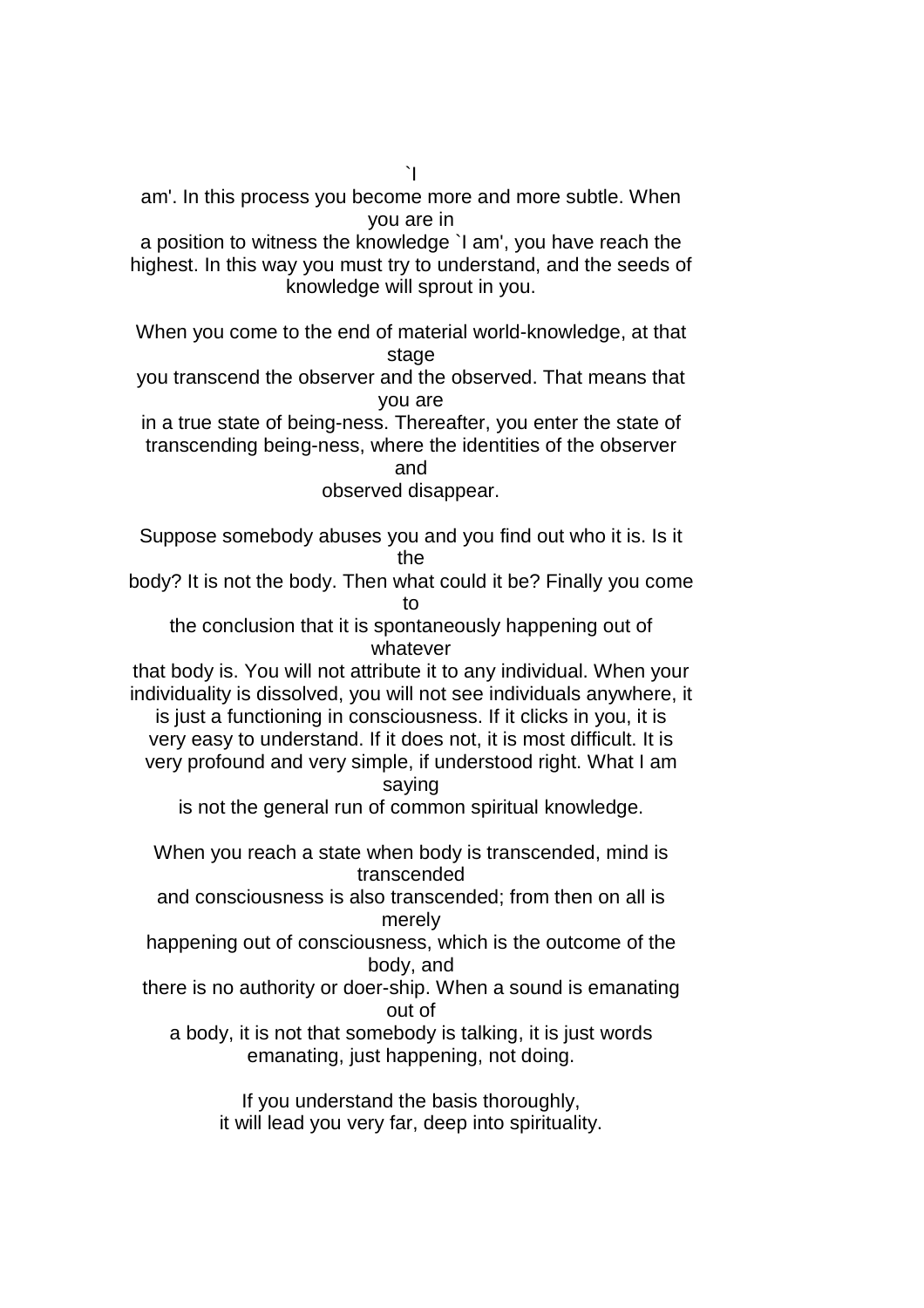The Absolute alone prevails. There is nothing but the Absolute. The

un-manifest manifested itself, that manifest state is Guru and it is universal.

Who is the one who recognizes this body-mind? This `I Am-ness' which recognizes the body-mind is without name and form, it is already

there.

June 27, 1981 Page 108 Consciousness and the Absolute

\*\*

## June 30,1981

Maharaj: All knowledge is like the son of a barren woman. Presently there are only beingness and functioning.

The individuality and personality are thrown overboard. There is no personality, so there is no question of birth, life, or death.

What remains is only the consciousness without name or form. The form needs a name, but when both are not there,

then the consciousness remains only for so long as the body is there,

but without any individuality.

The body is of as much use now as it was prior to birth and after death.

How do you know me?

You know me only the acquisition of body form, name and form. Do you really see me as I am? I doubt it.

Now the conclusion is that the unborn is enjoying the birthprinciple.

That principle that is born took so much time to understand this, and is it is the unborn only which prevails.

It took so much time for the Self to understand the Self.

We have tied around our necks so many concepts; death, this "I AM",etc.

Similarly, Concepts, of good and evil are unnecessary. We have developed these concepts and are caught in them. How does one think about Self-knowledge?